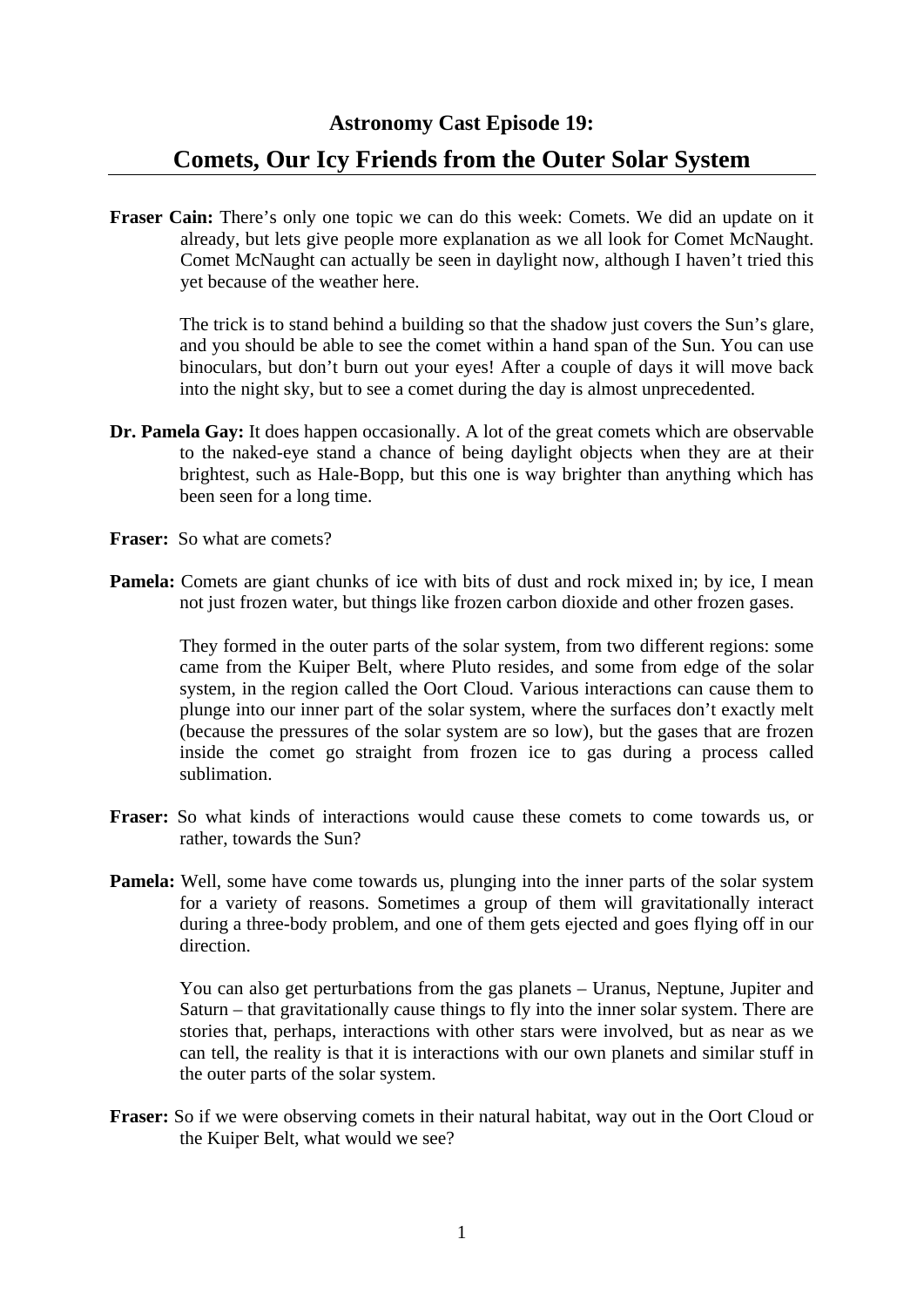- **Pamela:** I once heard Mario Livio say something really brilliant; he said that if you put Pluto in the inner part of the solar system it would grow a tail like a comet, and that is no way for a planet to behave. The truth is that comets are basically Pluto made small, 10-50 kilometer sized chunks of dust and rock. Take all the stuff that ends up on the side of the street after the snowplough has passed, which is mostly ice, but polluted with all sorts of road debris, and you have pretty much a comet.
- **Fraser:** So what causes the tail? Coming towards the Sun causes the gases to heat up, but it's a pretty amazing transformation.
- **Pamela:** As they come in, their surfaces sublimate and you get jets of material where a pocket of something like water-ice inside gets melted by the Sun and starts spewing material into space. The comet is in the process of moving and its motion causes some of the material to stream out, but there's also something called the solar wind.

 Our Sun builds up pressure throughout the solar system, pushing material outwards, and when ionized material comes off the comet it gets pushed straight out by this solar wind. So, if you're looking at a comet, its tail will have nothing to do with its direction of motion; the tail always radiates straight away from the Sun, so you might see it flying straight into its tail if that is the direction that the Sun is pushing its tail.

- **Fraser:** That is really the question I was going to ask. All this material is coming off the comet, and because it's in a vacuum it will have the same momentum, so it will move with the comet in a growing cloud. But it's the solar wind that is pushing the stuff away the moment it detaches from the comet.
- **Pamela:** Exactly. The solar wind effectively pushes on the ion tail. Comets actually have more than one tail; sometimes they have up to three separate tails made up of different materials.

So if you have ions, atoms missing some of their electrons, these get pushed really hard by the radiation pressure of the solar wind, and go straight out and away from the Sun.

 The material that sublimates off the surface - or gets blown off by sublimating material - will form a dust and gas tail, and this particular tail will appear more curved, as it carries the momentum of the original comet and it's getting pushed by radiation pressure. So this combination causes it to curve away and be not quite identical to the ion tail.

 Now, a third type of tail was also discovered with Comet Hale-Bopp (which was the last really bright comet), and this was a sodium tail, so there is apparently a lot of sodium in that particular comet, and it formed its own separate tail in that particular situation.

**Fraser:** So you need fairly dark skies or a really bright comet to see some of these multiple tails. I remember with Hale-Bopp and Comet Hyakutake you could actually see the second tail.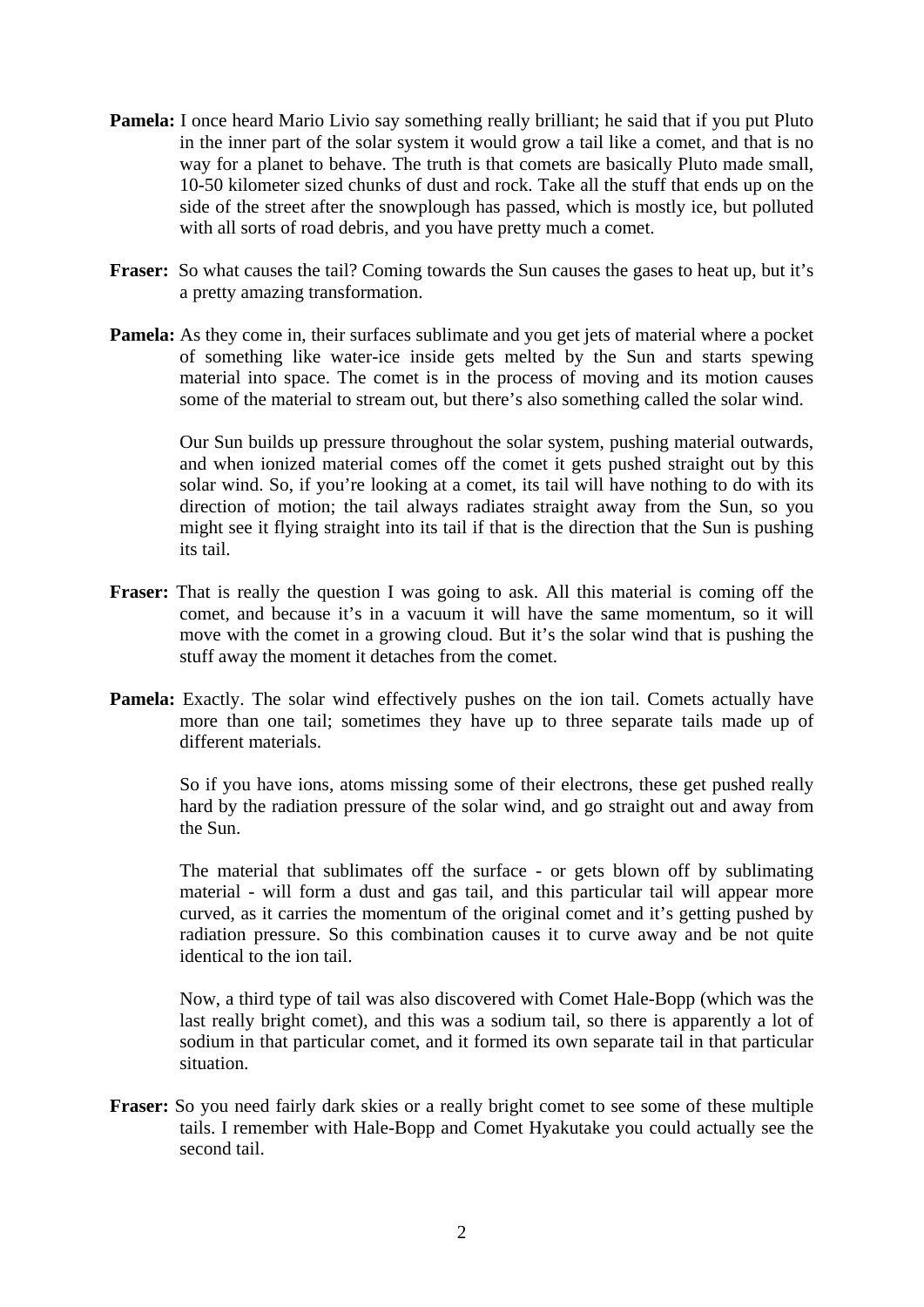- **Pamela:** Comet Hyakutake was only bright for a few days, but Hale-Bopp was a naked eye comet that you could see without binoculars or a telescope for nine months and its tail got to be several degrees across the sky, so you could see it spanning the rooftop of a building. The two tails were very evident from darks sites, especially with binoculars.
- Fraser: So when you say it can move towards its tail, I guess that as the comet is coming towards the Sun on some crazy orbit, the tail will be directly away from the Sun. Then as the comet moves away from the Sun again, it could be moving in the same direction as the tail, as if the tail were a pointer, not blazing away from it.
- **Pamela:** That's exactly what happens. It's weird to see the tail always pointing away from the Sun while the direction of the comet is different. This is a neat thing in terms of observing comets, because if you go outside and are able to observe a comet right before or right after sunset you can draw a line through the tail to the Sun and it's a perfectly straight line every time.
- **Fraser:** So what kind of damage happens to the comet if it's losing all this material as it heads in towards the Sun? What's happening to it?
- **Pamela:** Well, it's losing some of its outer layers, and all sort of weird chemical reactions happen on the surface of the comet. When we send space-exploring satellites in to look at these things, we find they are not highly reflective snowballs like we expected, but rather all these chemical reactions have led to complex carbon molecules, coating the comet with a black soot.

In all reality, the surface of a comet is less reflective than black asphalt, and when the surface melts, weird reactions occur, and we end up with this sooty coating, other materials forming small jets and stuff ionizing off the surface.

 Every time the comet goes around the Sun it gets a little smaller, sometimes they break up in the process, and eventually all the comets that come past the Sun enough times are going to melt away and be no more. Sometimes in the process of melting they lose all the stuff that makes them look like a comet and the end up instead looking like asteroids. There are several asteroids that we now suspect were actually once comets, but the comet part has died off.

- **Fraser:** You mentioned that comets can break up; what process is going on there?
- **Pamela:** Well, they can break up due to a lot of different things. They can get too close to Jupiter or the Sun and the gravitational pull tears the comets apart. In this case, the gravitational pull on the side of the comet closer to the object that's shredding it (e.g. the Sun or Jupiter) is so different from the gravitational pull on the side that is further away that the difference causes the body to break apart. This is called tidal force, the same thing that causes tides on the Earth due to the Moon.

When this happens, you can end up with a thing that's strewn out across space, as we saw with Comet Shoemaker-Levy 9 before it plunged into Jupiter. On a prior orbit, when it had got too close to Jupiter, it broke apart and it ended up as a string of objects.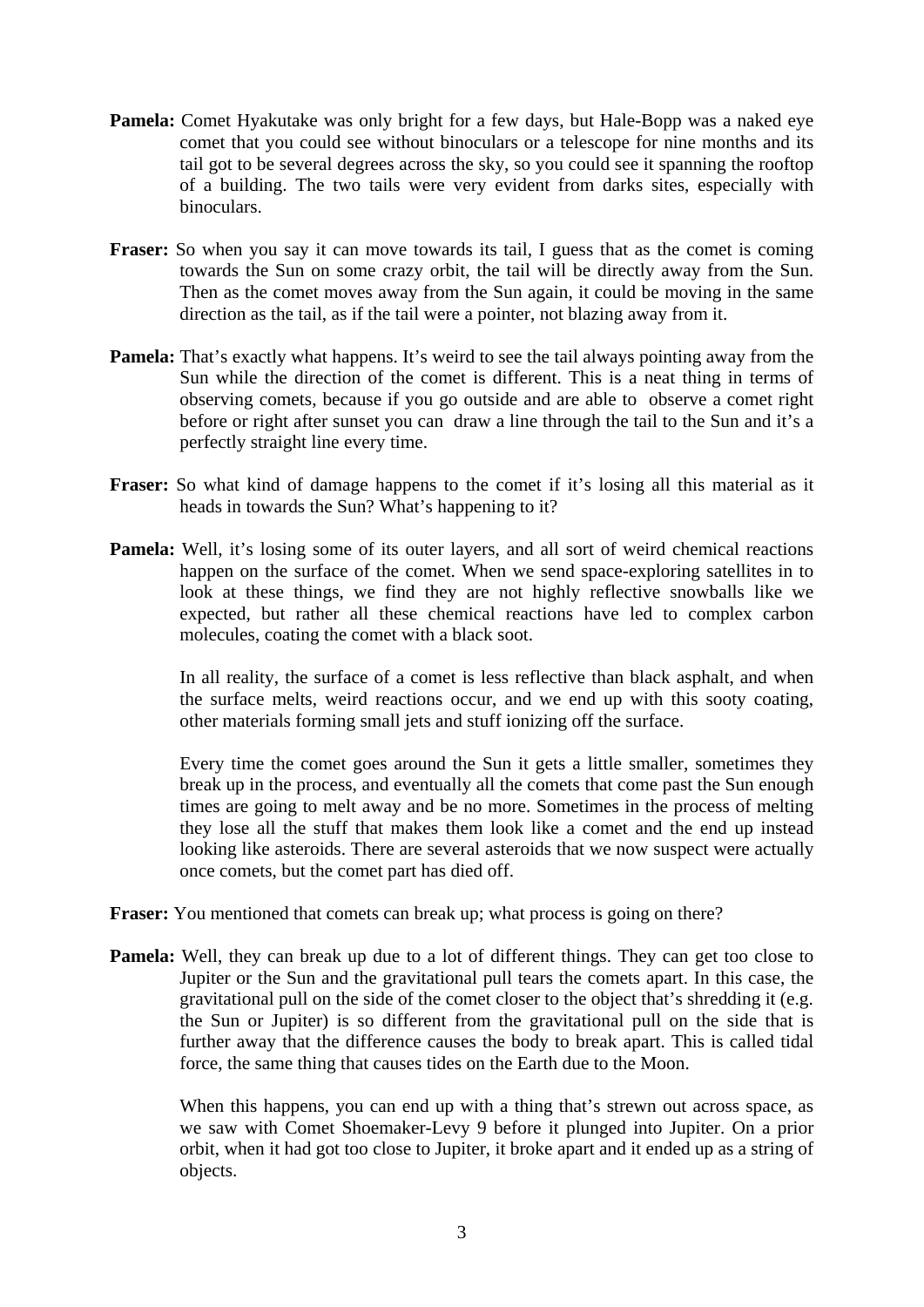Some think that Comet Encke that we see every few years was once a substantially larger comet that broke apart; periodically the Earth hits some of these parts. Some people suspect that objects which crashed into the Middle East during the Bronze Era, bringing a close to several great civilizations, might have been chunks of Comet Encke and that perhaps the Tunguska Event, where a mysterious object almost hit the surface in Siberia, might also have been a part of Comet Encke, just encountering the Earth as it traveled around the Sun.

- **Fraser:** There's no crater, just a blasted area hundreds of kilometers across, with trees flattened, but no visible impact, so you could almost imagine that the piece of ice or snow was just blasted in the air or vaporized.
- **Pamela:** Exactly. It got hot and none of it quite made it to the surface before melting and vaporizing.
- **Fraser:** You have already moved towards the question that I will inevitably ask, which is whether we are at any risk from comets.
- **Pamela:** Right now we don't know of any that are headed directly our way, but there is always the rogue chance that one is going to come at us. We are constantly finding new comets; the SOHO satellite was put in orbit specifically to observe the Sun, but it has also ended up helping people discover over a thousand different Sun-grazing comets, which approach very close to the Sun and in some cases melt or even fall into the Sun as they get near.

 We did not know about all this stuff, and probably would not have found them if were not for this particular satellite. Now, imagine that one of these Sun-grazing comets comes around the Sun then heads straight towards us from out of the Sun's glare; we would never see it until it crashed straight into us. But there are a lot of different groups constantly watching the Earth for near-Earth objects – comets, asteroids, things that we don't know about – that might just decide to cream us some day in the future.

 With so many different people, and so many different satellites and ground-based sets of detectors on the lookout, there's probably a good chance that we'll know beforehand what is going to happen before it happens.

- **Fraser:** I guess the problem with long period comets from the Oort Clouds is that they don't have a regular orbit that we can calculate and predict (as we do with the near-Earth asteroids); five months warning is about as much as you get, so having those comets out there is nerve-wracking!
- **Pamela:** This is one of those things that is hard to imagine; we know how long it takes Mars or Pluto to orbit, and we are so used to thinking everything has been discovered, but not so much with long-period comets such as Hale-Bopp and Hyakutake. They have orbits that, in some cases, are tens of thousands of years long and some only orbit the Sun once and then get flung out of the solar system forever.

 If one of these distant objects comes in, we would not know about it, and if it's one that's particularly covered in soot we might not see it until it was very close. It's rare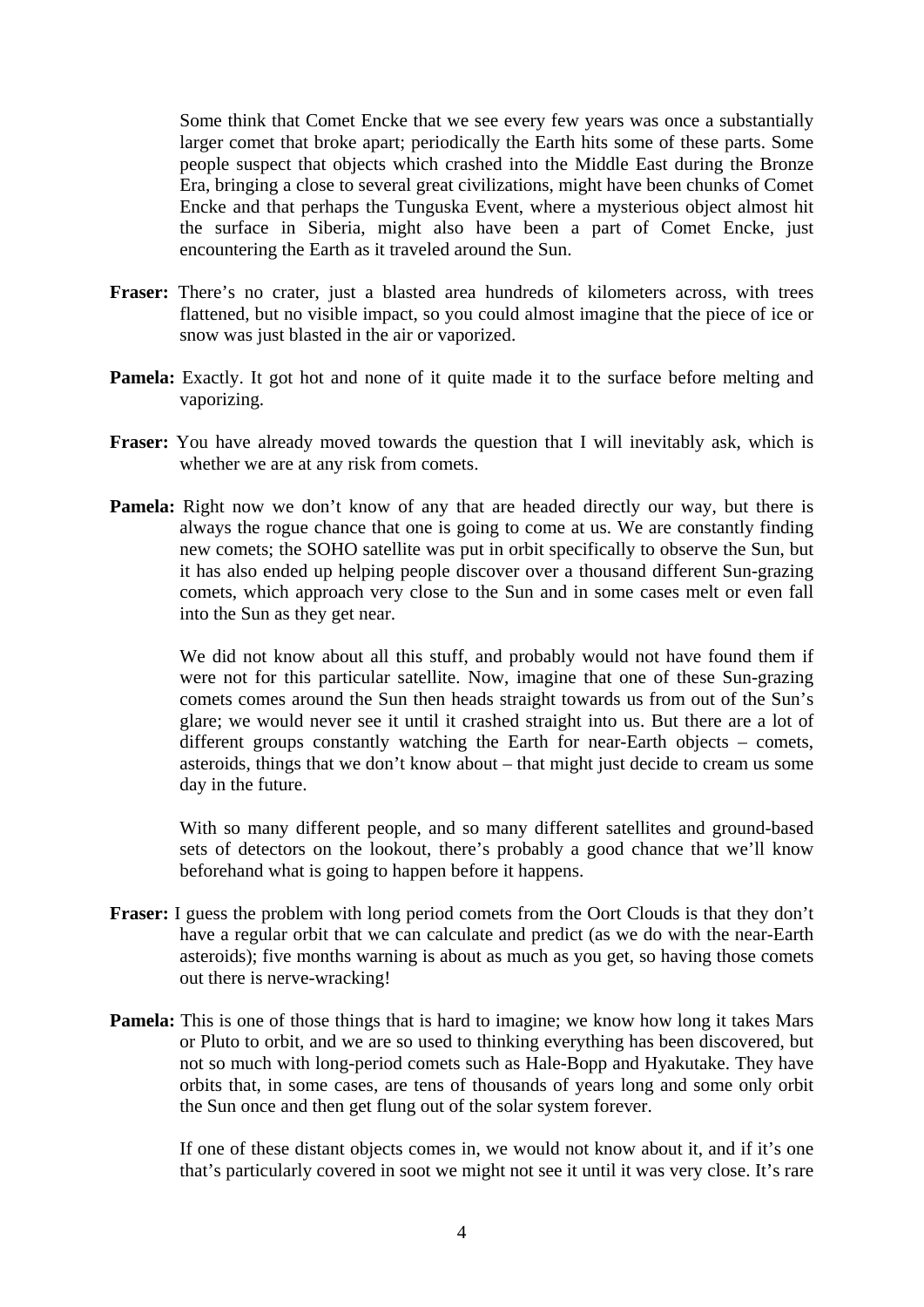that a comet is visible as far out as Jupiter; Hale-Bopp surprised everyone by becoming bright enough to see with binoculars when it was about as far away as Jupiter. We don't get that much warning in general.

- **Fraser:** So how are comets usually discovered? I guess now it's all about SOHO, but how are comets that pass by the Sun at the last minute discovered?
- **Pamela:** There are several different ways. There are a lot of ground-based surveys looking for near-Earth orbits, such as Linear, and these are different programs which constantly survey along the ecliptic (the part of the sky where all of the planets and the signs of the zodiac can be found). They compare images from one night to the next, much the same way as you look for supernovae, looking for something new to appear in the sky. In this case, you look for something new that's moving.

 While there are a lot of automated surveys, but there are still amateur astronomers who regularly find comets, and these are just folks that go out night after night and study the sky, and occasionally there is just a lucky person that looks at an old favorite star cluster or galaxy and sees something fuzzy nearby that shouldn't be there. When they look through their star charts they realize they may have discovered a comet.

 So it's amateurs, and people using satellites, although those using satellites can be amateurs as well, as scientists don't have time to deal with all the data from SOHO, so it can be amateur astronomers going through the publicly available data that find the comets. Then there are ground-based surveys with big collaborations of people using automated surveys.

- **Fraser:** If you find a comet, you get it named after you, right?
- **Pamela:** Exactly. Originally comets were named after the people who calculated their orbits, but after a while that got boring, so over the past few years all of them have been named after the people who originally discovered them, and if more than one person discovers the same object, you end up with complicated names like Hale-Bopp and Shoemaker-Levy that incorporate both of the discoverers' names.
- **Fraser:** So, I guess we should give listeners some observing advice. If you hear that there's a comet in the sky, what's the best way to see it with your own eyes?
- **Pamela:** With comets, just like any other object, you want to go somewhere dark, and one trick here is that if the darkest location puts the city lights in the same part of the sky that you're looking at, don't go there. If the object you're looking for is in the South-South-West, figure out how to drive so that the nearest city is in the North-North-East, 180° around the sky, so that the object you are interested in is in the darkest part of the sky. Take finding charts, as it's a big sky and easy to get lost.

 There are a lot of places online that you can download information from. Take a friend; the sky is best observed when you are with other people with whom you can talk and share your experience. A good pair of binoculars can go a long way. When you're not looking at the comet, take the time to explore and see what you can find out among the stars.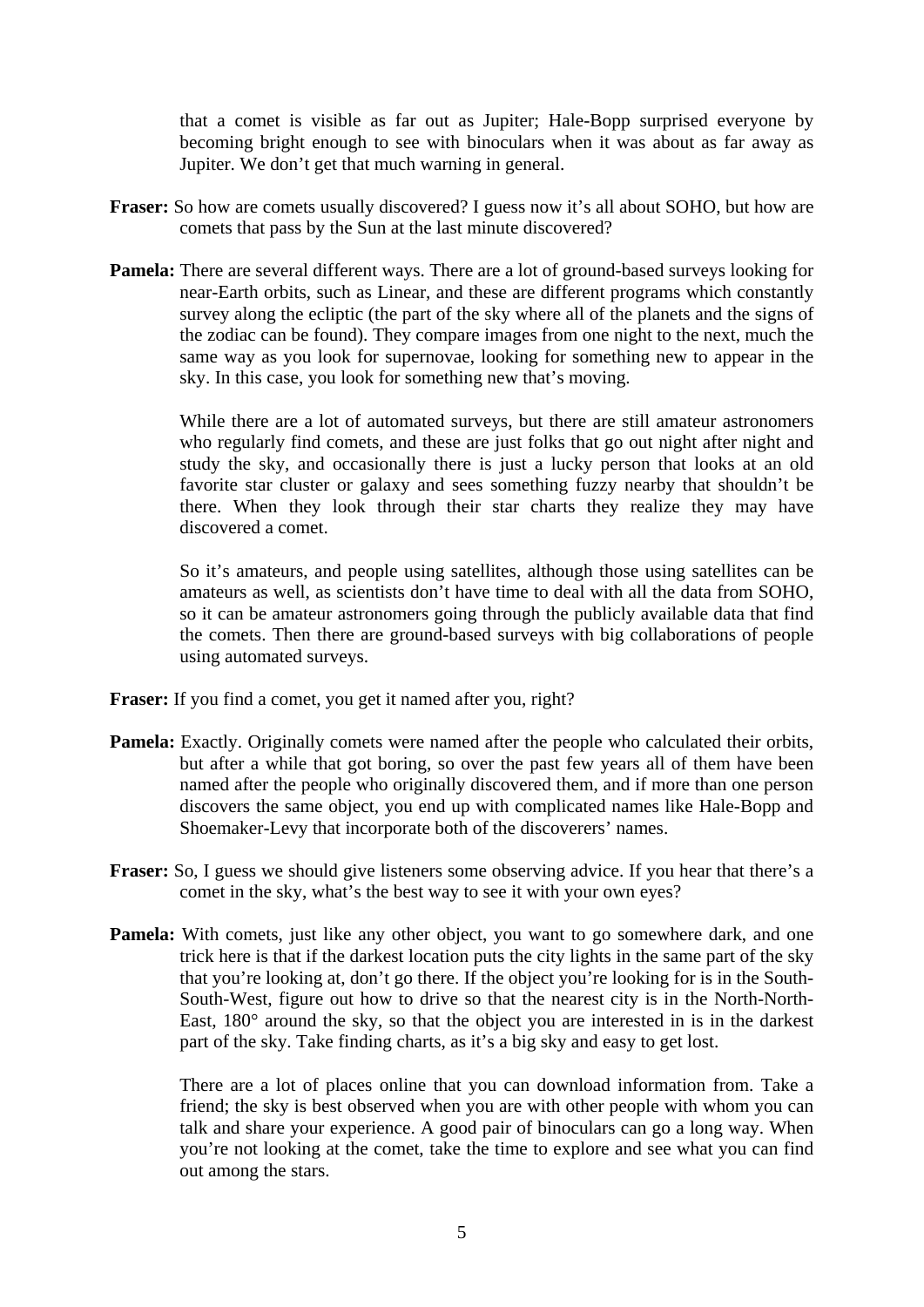- **Fraser:** One of the things we heard with the Stardust and Deep Impact missions was that scientists wanted to know a lot about comets because they maintain a history of the solar system; what kind of information are they finding from those missions?
- **Pamela:** They've been trying to figure out the history of the solar system: is it true that comets are the source of the majority of the water here on Earth. That's kind of a neat result. If you look at the geological record and models of how our solar system formed, it seems that there might have been a period of time when the Earth was so hot that pretty much all the water on Earth got vaporized. So you have to figure out how we got water onto our watery planet, and people have thought that comets are an easy way to solve the problem. Collide enough comets into the planet Earth and you have oceans.

 Recent results found that comets don't necessarily have the same type of water as the planet Earth. There's a different version of water called heavy water, made out of deuterium (hydrogen that has an extra neutron) that we have as part of our oceans. Comets have more deuterium in them (or at least the particular comet that was observed) than we find in ocean water, so if comets are all made the same way, either there had to be some way of getting rid of the deuterium on Earth, or perhaps our water came from some other mechanism. It's neat to study the history of our ocean water by studying comets.

- **Fraser:** For me, one of the things about comets is that they are one of the most amazing things you can see in the night sky. Some of my favorite memories are looking for comets, as it's not something you do by yourself. So let's hear a comet memory!
- **Pamela:** For me, it was the very first night I went out observing at McDonald Observatory. I had to get up at 7a.m. that morning, I had been up really late the previous night doing a homework set, and I was absolutely exhausted. The person who was teaching me how to use the telescope, Dr Philip MacQueen, said "You just have to stay awake till 5a.m.", and I thought "What's so special about 5 a.m.?" By about 5 a.m. I was hitting human zombie state, sprawling across the desk at a computer next to him. He nudged me and said, "OK, go outside."

 I walked out of the front door of the observatory, and we were using a 30 inch telescope embedded into the side of the mountain; at the left side of the mountain above me were the historic 82 and 102 inch telescopes, and on the right this amazing Texas lightning storm, with the lightning flashing off the big domes. Straight in front of me, at least two fists wide, was Comet Hale-Bopp, just blazingly bright, spread out across the sky. If you showed this in a planetarium, no one would believe you that this was the real situation. I could see the Milky Way straight overhead and the comet was brighter than the Milky Way.

 For the rest of that observing season, whenever I drove out to McDonald Observatory, I felt like I was following the comet to the domes, because the highways that I took almost constantly kept Hale-Bopp centered in my windshield. How weird and wonderful an experience can you get!